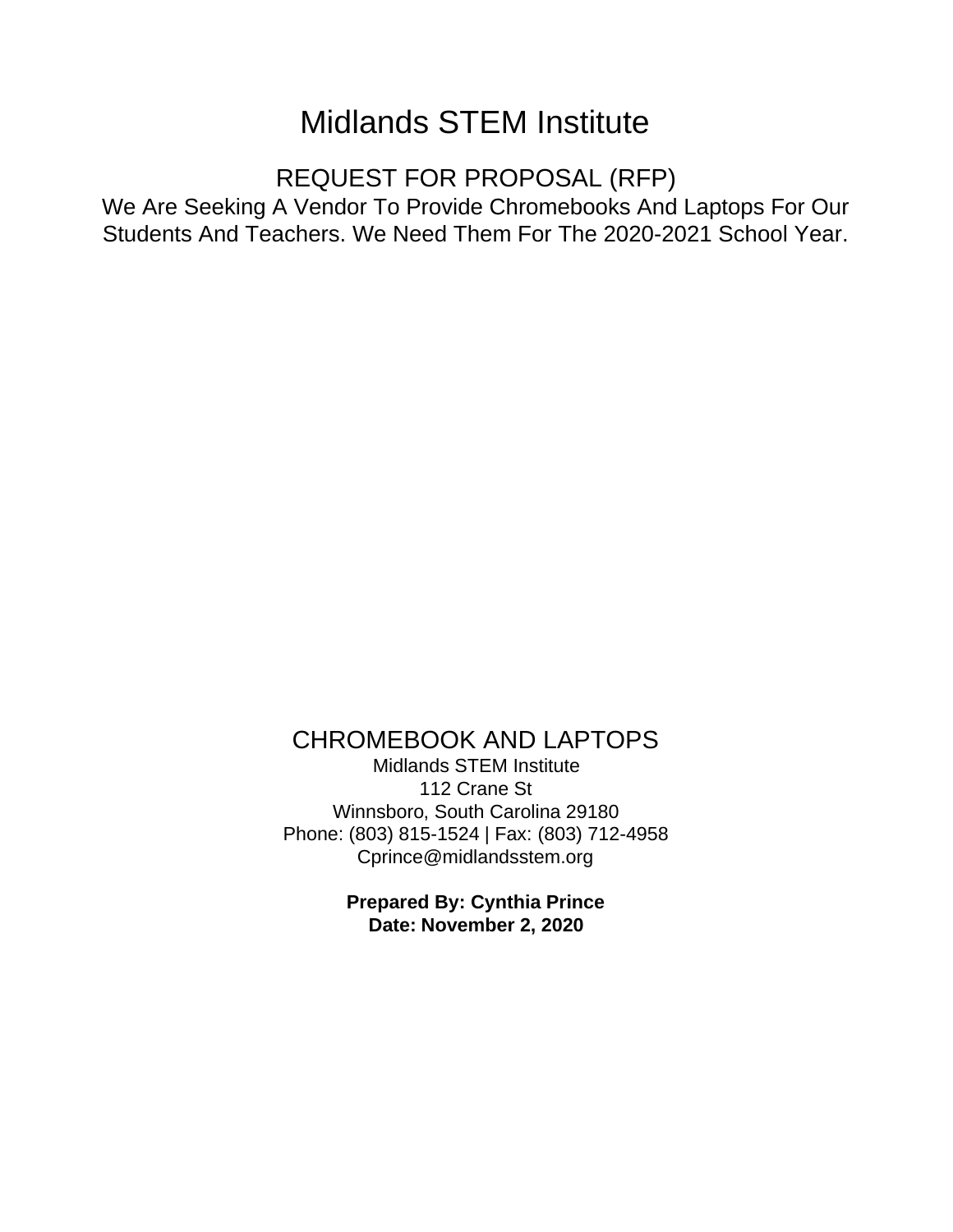# REQUEST FOR PROPOSAL CHROMEBOOK AND LAPTOPS Winnsboro - South Carolina

# **PROPOSAL SUBMISSION DEADLINE:** December 28, 2020, 4:00 pm **QUESTION SUBMISSION DEADLINE:** November 23, 2020

Questions may be submitted in written form to:

| <b>Contact Name:</b>     | <b>Cynthia Prince</b>                           |
|--------------------------|-------------------------------------------------|
| <b>Contact Address:</b>  | 112 Crane St<br>Winnsboro, South Carolina 29210 |
| <b>Telephone Number:</b> | (803) 815-1524                                  |
| <b>Email Address:</b>    | Cprince@midlandsstem.org                        |

### **INTRODUCTION**

Midlands STEM Institute invites and welcomes proposals for their Chromebook and Laptops project. Based on your previous work experience, your firm has been selected to receive this RFP and is invited to submit a proposal. Please take the time to carefully read and become familiar with the proposal requirements. All proposals submitted for consideration must be received by the time specified above under the "PROPOSAL SUBMISSION DEADLINE."

*BIDDERS SHOULD NOTE THAT ANY AND ALL WORK INTENDED TO BE SUBCONTRACTED AS PART OF THE BID SUBMITTAL MUST BE ACCOMPANIED BY BACKGROUND MATERIALS AND REFERENCES FOR PROPOSED SUBCONTRACTOR(S) – NO EXCEPTIONS.*

### **PROJECT AND LOCATION**

The project associated with this RFP is or shall be located at 112 Crane St, Winnsboro, South Carolina 29180.

### **PROJECT MANAGER CONTACT INFORMATION**

The following individual(s) are the assigned contacts for the following:

For questions or information regarding Project Equipment, contact:

**Name:** John Pitzer

**Title:** IT Coordinator

**Phone:** (803) 815-1524

**Fax:** (803) 712-4958

**Email:** Jpitzer@midlandsstem.org

#### **PROJECT OBJECTIVE**

The objective and ultimate goal for this project is we are looking to procure additional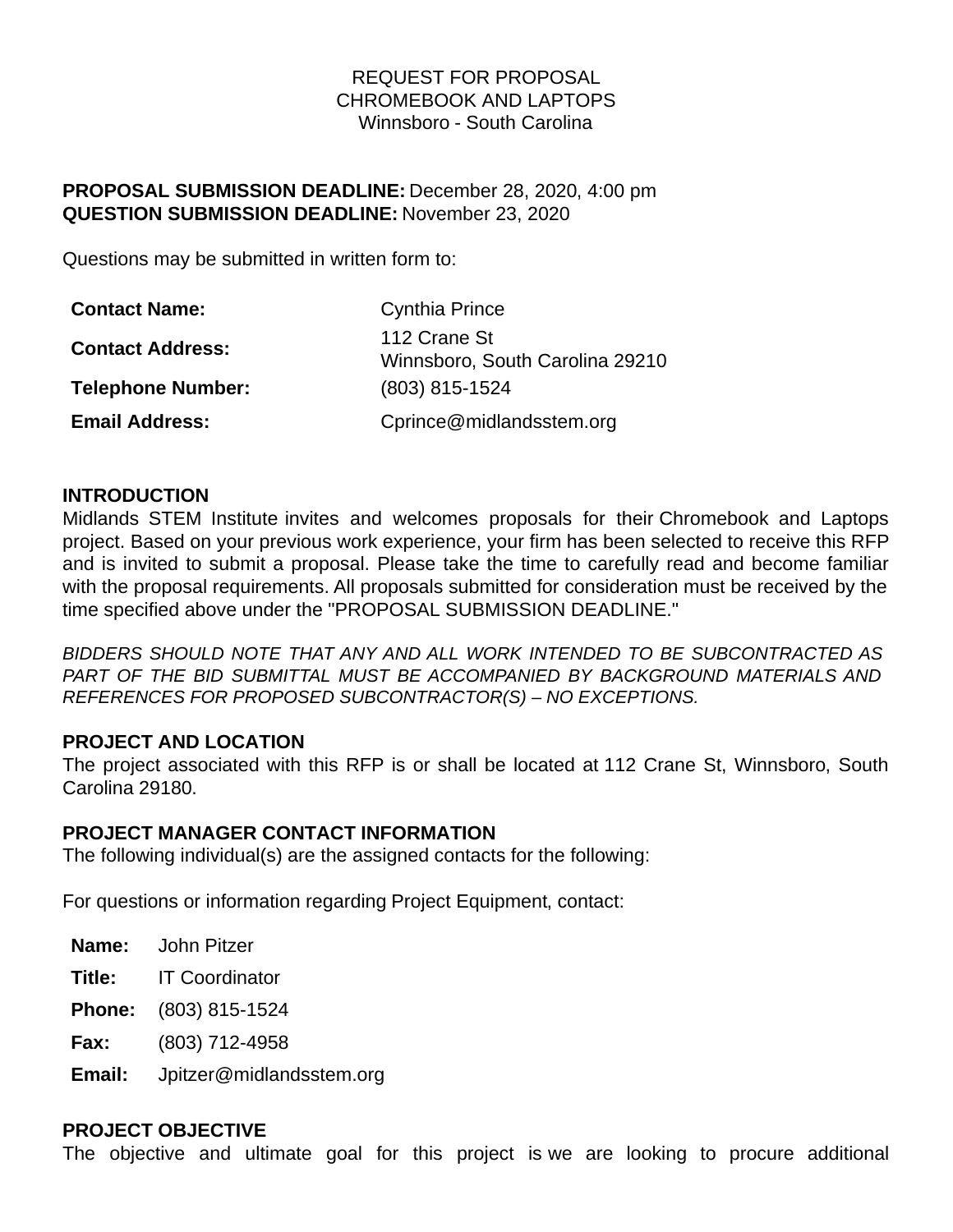chromebooks and laptops for our students and teachers..

# **PROJECT SCOPE AND SPECIFICATIONS**

The Project Scope and Specification are:

We are looking to secure at least 20 new Chromebooks to replace older ones that can no longer keep up with current software and state testing demands.

We are looking to secure at least 10 new Laptops for new employees and to replace older models that are not operating at full capacity.

### **SCHEDULED TIMELINE**

The following timeline has been established to ensure that our project objective is achieved; however, the following project timeline shall be subject to change when deemed necessary by management.

### **MILESTONE DATE**

2020-2021 School Year: November 2, 2020

# **PROPOSAL BIDDING REQUIREMENTS**

### **PROJECT PROPOSAL EXPECTATIONS**

Midlands STEM Institute shall award the contract to the proposal that best accommodates the various project requirements. Midlands STEM Institute reserves the right to: (i) award any contract prior to the proposal deadline or prior to the receipt of all proposals, (ii) award the contract to more than one Bidder, and (iii) refuse any proposal or contract.

### **DEADLINE TO SUBMIT PROPOSAL**

All proposals must be received by Midlands STEM Institute no later than 4:00 pm on December 28, 2020 for consideration in the project proposal selection process.

### **PROPOSAL SELECTION CRITERIA**

Only those proposals received by the stated deadline will be considered. All proposals, submitted by the deadline, will be reviewed and evaluated based upon information provided in the submitted proposal. In addition, consideration will be given to cost and performance projections. Furthermore, the following criteria will be given considerable weight in the proposal selection process:

- 1. Proposals received by the stipulated deadline must be in the correct format.
- 2. Bidder's alleged performance effectiveness of their proposal's solution.
- 3. Bidder's performance history and alleged ability to timely deliver proposed services.
- 4. Bidder's ability to provide and deliver qualified personnel having the knowledge and skills required to effectively and efficiently execute proposed services.
- 5. Overall cost effectiveness of the proposal.

Midlands STEM Institute reserves the right to cancel, suspend, and/or discontinue any proposal